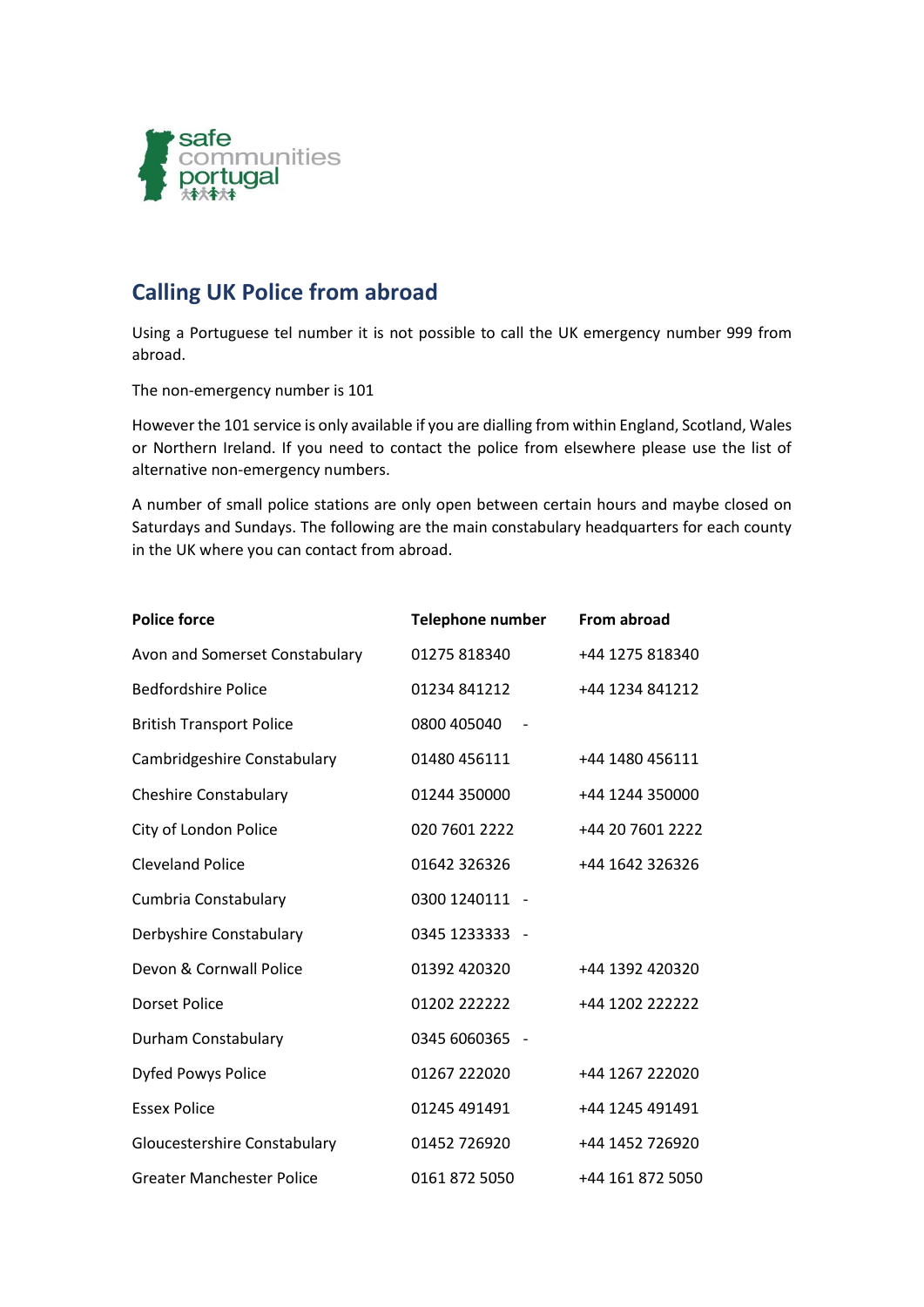| <b>Guernsey Police</b>             | 01481 725111    | +44 1481 725111  |
|------------------------------------|-----------------|------------------|
| <b>Gwent Police</b>                | 01633 838111    | +44 1633 838111  |
| Hampshire Constabulary             | 01962 841534    | +44 1962 841534  |
| Hertfordshire Constabulary         | 01707 354000    | +44 1707 354000  |
| Humberside Police                  | 01482 597600    | +44 1482 597600  |
| Isle of Man Constabulary           | 01624 631212    | +44 1624 631212  |
| Kent Police                        | 01622 690690    | +44 1622 690690  |
| Lancashire Constabulary            | 01772 614444    | +44 1772 614444  |
| Leicestershire Police              | 0116 222 2222   | +44 116 222 2222 |
| Lincolnshire Police                | 01522 532222    | +44 1522 532222  |
| Merseyside Police                  | 0151 709 6010   | +44 151 709 6010 |
| <b>Metropolitan Police Service</b> | 020 7230 1212   | +44 20 7230 1212 |
| Norfolk Constabulary               | 01953 424242    | +44 1953 424242  |
| North Yorkshire Police             | 01904 618691    | +44 1904 618691  |
| Northamptonshire Police            | 03000 111 222 - |                  |
| Northumbria Police                 | 01661 872555    | +44 1661 872555  |
| North Wales Police                 | 0300 330 0101 - |                  |
| Nottinghamshire Police             | 0115 967 0999   | +44 115 967 0999 |
| Police Scotland                    | 01786 289070    | +44 1786 289070  |
| Police Service of Northern Ireland | 028 9065 0222   | +44 28 9065 0222 |
| South Wales Police                 | 01656 655555    | +44 1656 655555  |
| South Yorkshire Police             | 0114 2196905    | +44 114 2196905  |
| <b>Staffordshire Police</b>        | 0300 123 4455 - |                  |
| <b>States of Jersey Police</b>     | 01534 612612    | +44 1534 612612  |
| <b>Suffolk Constabulary</b>        | 01473 613500    | +44 1473 613500  |
| <b>Surrey Police</b>               | 01483 571212    | +44 1483 571212  |
| <b>Sussex Police</b>               | 01273 475432    | +44 1273 475432  |
| <b>Thames Valley Police</b>        | 01865 841148    | +44 1865 841148  |
| <b>Warwickshire Police</b>         | 01926 415000    | +44 1926 415000  |
| West Mercia Police                 | 0300 333 3000 - |                  |
| <b>West Midlands Police</b>        | 0121 626 5000   | +44 121 626 5000 |